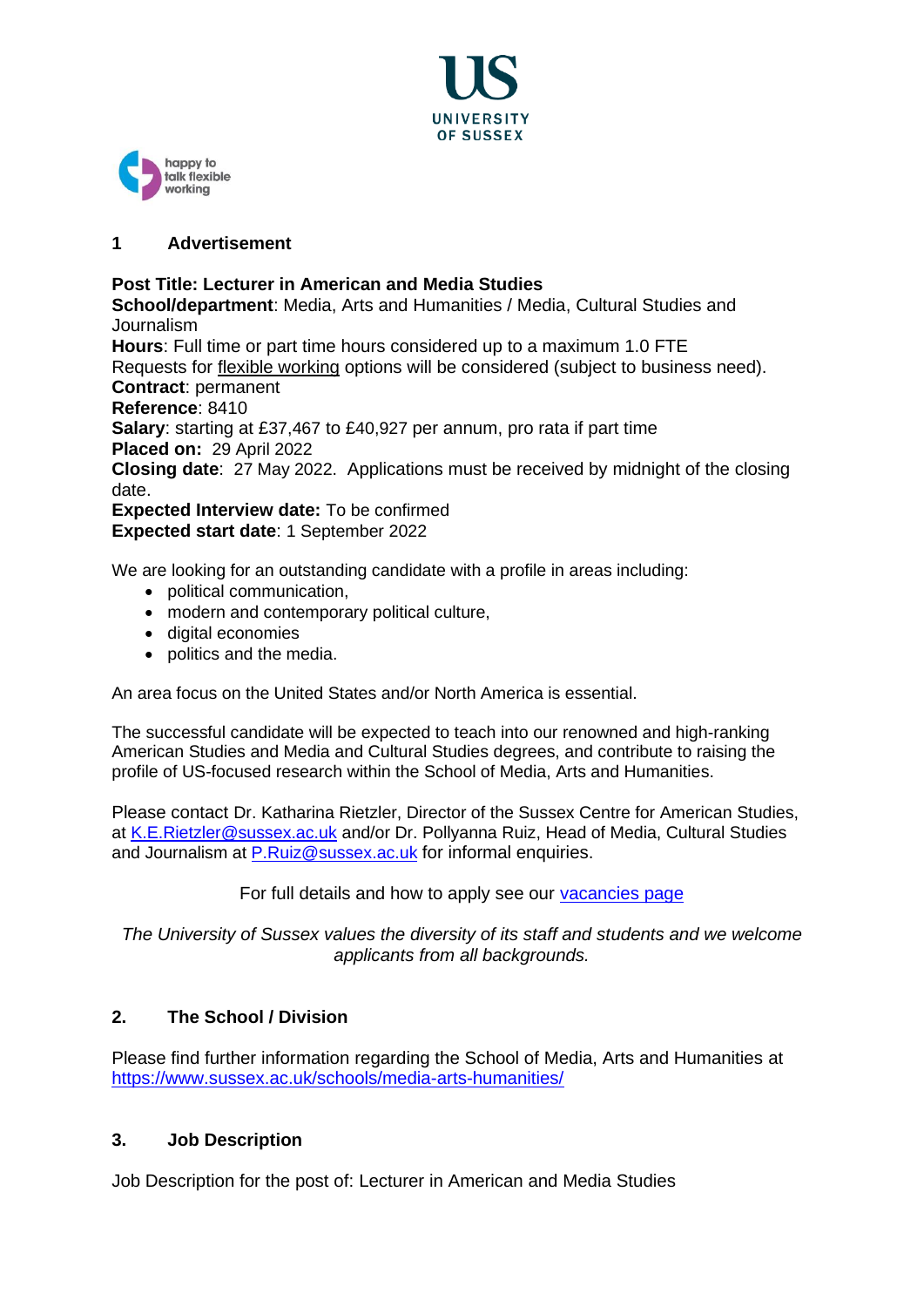| <b>Responsible to:</b>   | Head of Department, Media, Cultural Studies and Journalism                                                                                                                                                                                                     |
|--------------------------|----------------------------------------------------------------------------------------------------------------------------------------------------------------------------------------------------------------------------------------------------------------|
| <b>Job Title:</b>        | Lecturer in American and Media Studies                                                                                                                                                                                                                         |
| Grade:                   | Lecturer A (Research & Education focussed), Grade 7                                                                                                                                                                                                            |
| School:                  | School of Media, Arts and Humanities                                                                                                                                                                                                                           |
| Location:                | <b>Falmer Campus</b>                                                                                                                                                                                                                                           |
| Department:              | Media, Cultural Studies and Journalism                                                                                                                                                                                                                         |
| <b>Responsible to:</b>   | Head of Media, Cultural Studies and Journalism                                                                                                                                                                                                                 |
| <b>Direct reports:</b>   | n/a                                                                                                                                                                                                                                                            |
| Key contacts:            | Students, other members of Faculty within the School and<br>University, School Officers, academics in the field in other<br>institutions.                                                                                                                      |
| <b>Role description:</b> | Lecturer A is an early career-grade teaching and research<br>position. Post-holders will be expected to teach in a developing<br>capacity, establish an independent research portfolio, including<br>publication and making applications for research funding. |

# **PRINCIPAL ACCOUNTABILITIES**

- 1. To deliver and contribute to the design of high-quality teaching programmes to attract students.
- 2. To engage in individual and/or collaborative research activity resulting in high-quality publications to be submitted to the REF at acceptable levels of volume and academic excellence; and develop research funding and knowledge exchange income individually or in collaboration with others, as appropriate, depending on the size and scope of the bid.
- 3. To contribute fully to the School and University by participating in meetings, working groups, committees and other School and University activities.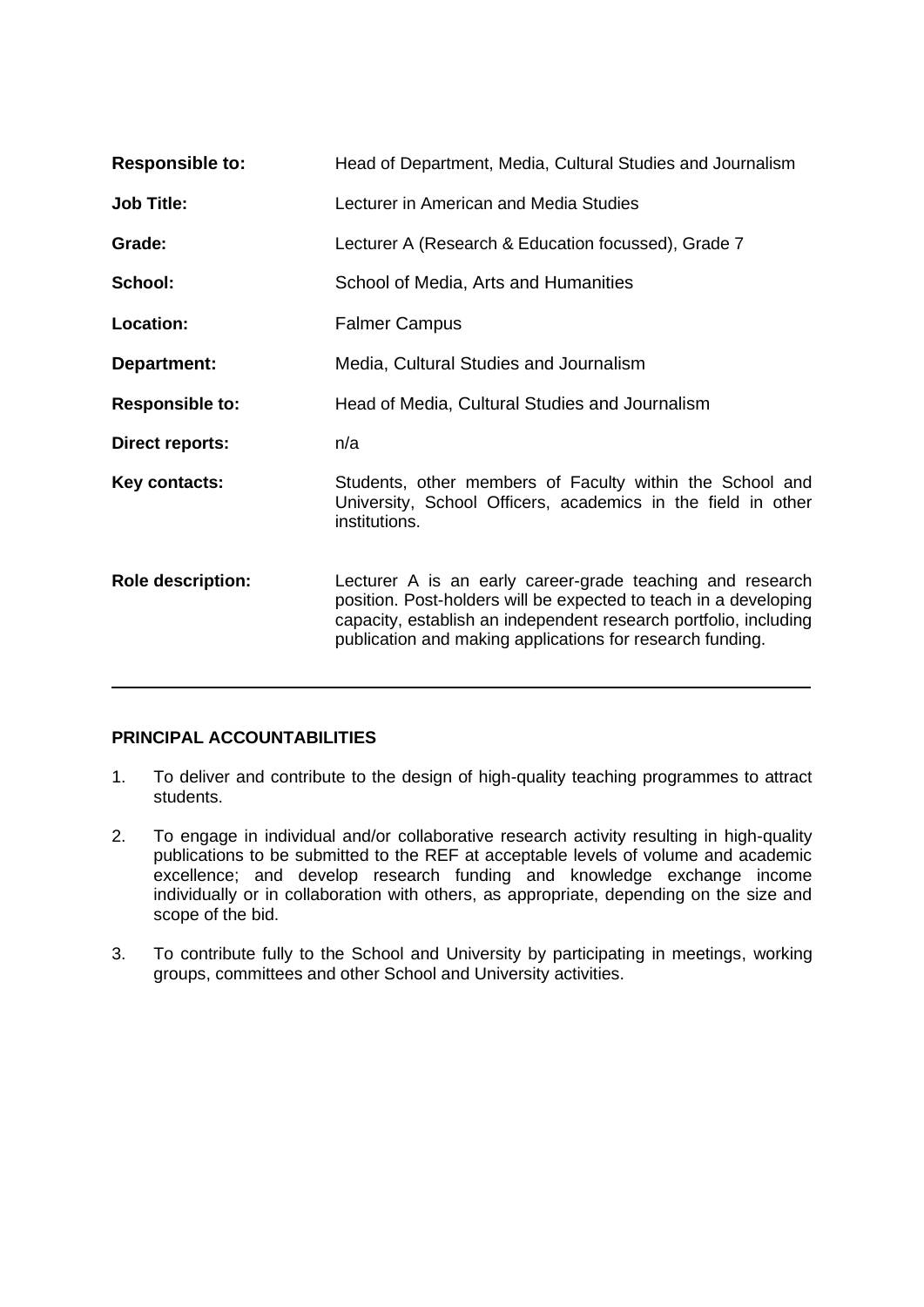# **KEY RESPONSIBILITIES**

## **1. Teaching & Student Support**

- 1.1 Contribute to the planning, delivery and assessment of high-quality undergraduate and postgraduate teaching, in liaison with the relevant programme and course convenors.
- 1.2 Contribute to the development, design and management of new curriculum proposals that are attractive to students.
- 1.3 With guidance: develop high-quality inclusive teaching materials, methods and approaches using appropriate technology; take responsibility for their quality, and ensure that they meet defined learning objectives.
- 1.4 With guidance: set, mark, and assess coursework and examinations; select appropriate assessment instruments and assessment criteria; and provide constructive and comprehensive feedback to students.
- 1.5 Ensure that teaching materials remain up-to-date and relevant, incorporating advances in the subject area into the course of study.
- 1.6 Develop and maintain an understanding of appropriate pedagogy in the subject area.
- 1.7 Supervise the work of undergraduate and taught postgraduate students, providing them with advice on study skills.
- 1.8 Undertake and complete administrative duties required in the professional delivery of teaching.
- 1.9 Undertake academic advising duties, and provide first-line support for sensitive issues, referring on as appropriate to services providing further assistance.
- 1.10 Adopt an approachable and accessible attitude towards students, offering office hours, informal advice etc.

#### **2. Research, Scholarship & Enterprise**

- 2.1 Develop research objectives and proposals for own or joint research, at acceptable levels, with assistance if required.
- 2.2 Conduct research projects individually and/or in collaboration with others.
- 2.3 Analyse and interpret research findings and draw conclusions on the outcomes.
- 2.4 Produce high-quality research outputs for publication in monographs or recognised high-quality journals, or performance/exhibition, as appropriate, and contribute to the School's REF submission at acceptable levels of volume and academic excellence.
- 2.5 Make research funding applications as appropriate, with assistance if required.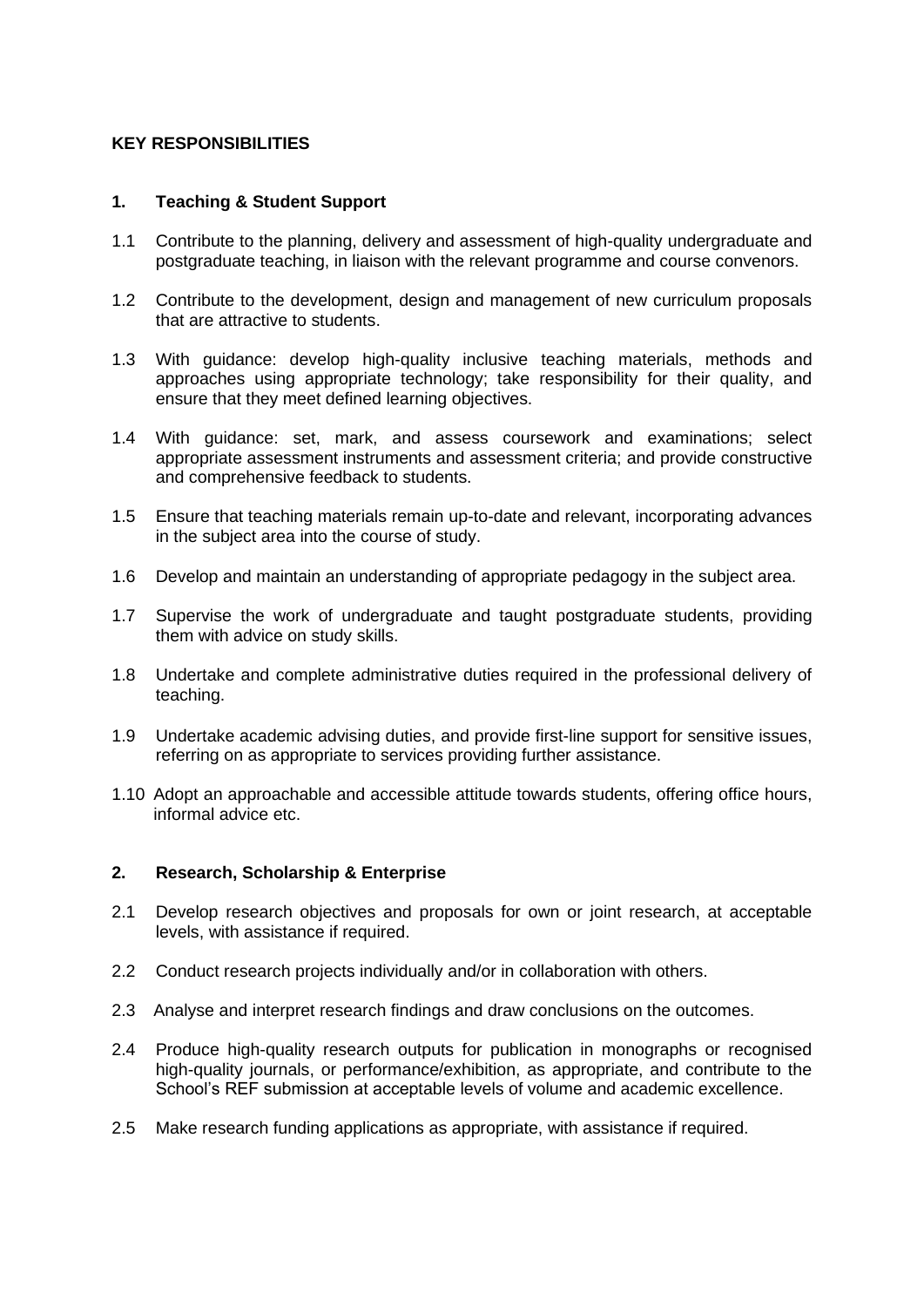- 2.6 Individually or with colleagues, explore opportunities for enterprise activity, third stream income and/or consultancy.
- 2.7 Build internal contacts and participate in internal networks and relevant external networks in order to form relationships and collaborations.
- 2.8 Supervise doctoral students as part of a supervision team, as appropriate to the discipline.
- 2.9 Continually update knowledge and understanding in field or specialism, and engage in continuous professional development.

#### **3. Contribution to School & University**

- 3.1 Attend and contribute to School meetings.
- 3.2 Engage in activities beyond day-to-day teaching duties, for example Admissions Days.
- 3.3 Assist with undergraduate and postgraduate recruitment.
- 3.4 Participate in School or University working groups or committees, as required.
- 3.5 Undertake additional administrative duties, as required by the Head of School.

#### **4. Role-specific duties**

4.1 Teach undergraduate and postgraduate modules on Sussex' high-ranking American Studies and Media, Cultural Studies and Journalism degrees.

4.2 Produce research outputs in cognate areas including political communication, modern and contemporary political culture, digital economies or politics and the media.

4.3 Contribute to the vitality of teaching and research of the Sussex Centre for American Studies.

This Job Description sets out current duties of the post that may vary from time to time without changing the general character of the post or level of responsibility entailed.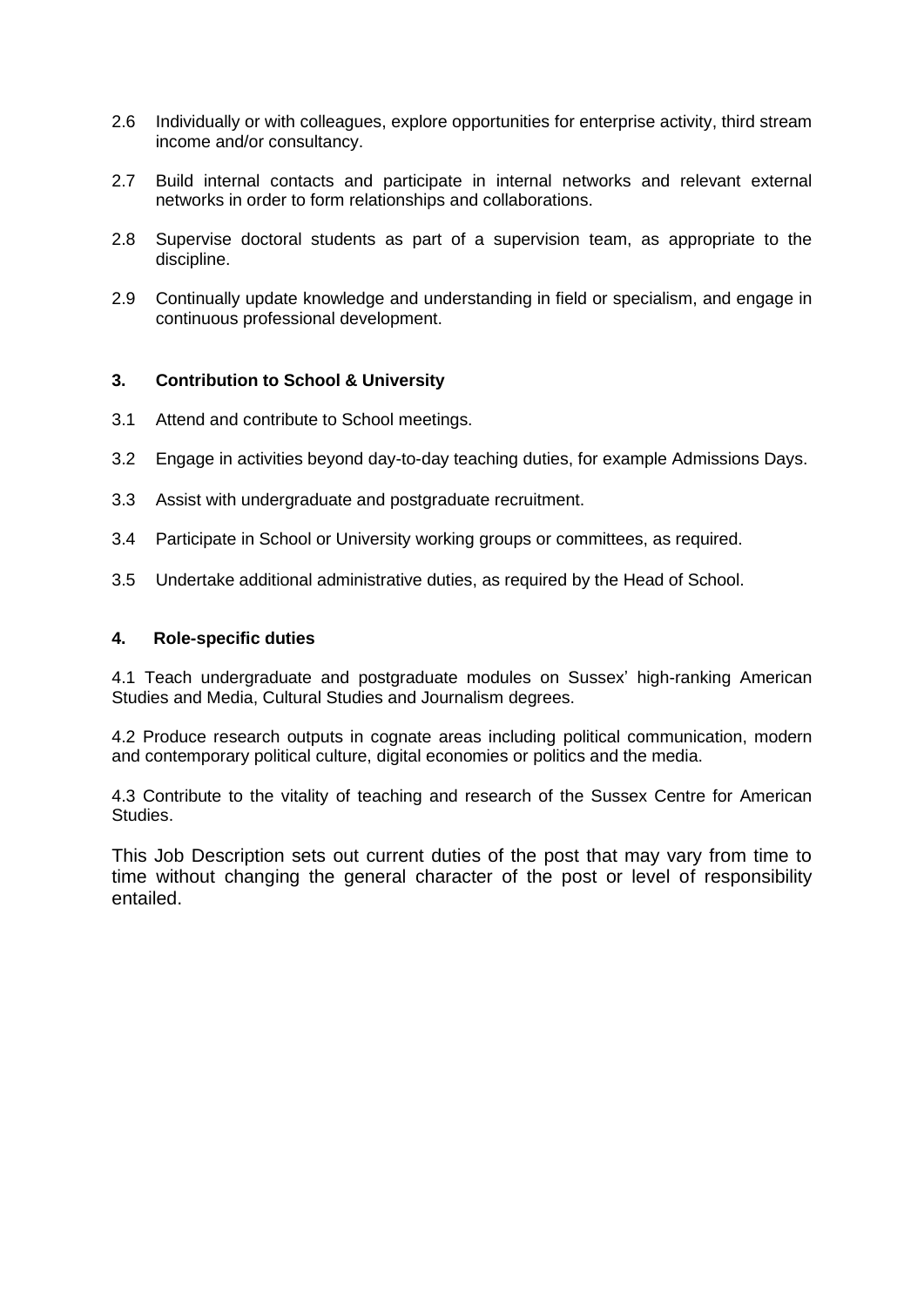# **INDICATIVE PERFORMANCE CRITERIA**

- High quality teaching performance across a range of teaching activities, at different levels (year 1 undergraduate to postgraduate) appropriate to the discipline; as evidenced by surveys, questionnaires and peer review.
- Evidence of skill in assessment and feedback techniques, and using a range of methods for evaluating the effectiveness of teaching.
- Demonstrable contribution to the planning and development of courses.
- Delivering a teaching load in line with School expectations.
- Evidence of applying knowledge arising from research and scholarship to enhance teaching practice.
- Evidence of active engagement in advising students and proactively responding to problems experience by students.
- Completion, within a reasonable period of time, of a recognised higher education teaching qualification.
- A PhD or equivalent scholarly or relevant professional activity.
- Pursuing a line of high-quality independent scholarly research appropriate to the discipline.
- Publishing research (either from a recently completed PhD or new original research).
- Success in obtaining competitive/peer reviewed research support funding or collaboration in significant research projects with institutions of equivalent standing.
- Other forms of externally recognised professional practice or creative output, of a standing equivalent to regular publication of original research.
- **EXEDENT** Initiating, developing or participating in links between the University and external bodies such as business and industry, the professions, community organisations and policy-makers.
- Evidence of successful engagement in PhD supervision as appropriate to the discipline.
- **Efficient and effective contribution to academic support duties within the School** or the University.